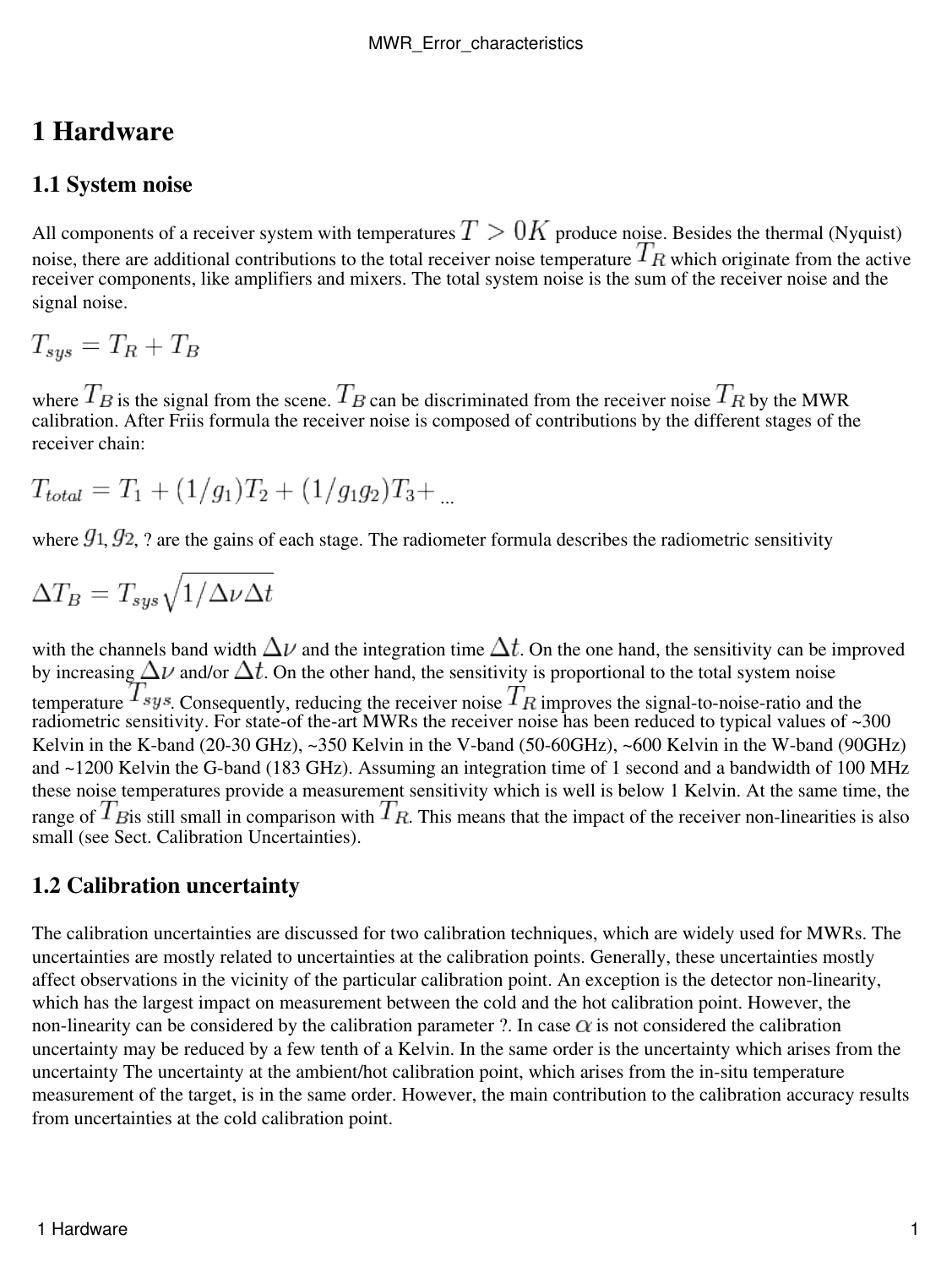#### **1.2.1 Liquid Nitrogen (LN2) Calibration**

For the LN2 calibration the cold calibration point is realized by an external LN2 target The uncertainty of this calibration point mainly results from a reflective component that superimposes with the black body emission of the cooled LN2 target. The reflective component arises from a non-zero reflectivity of the LN2 surface leading to a contribution of the receiver?s thermal emission when observing the LN2 target. The reflections can only be considered within the accuracy limits of the refractive index of LN2 derived from laboratory measurements. In addition to the single-reflection, the LN2 surface favors standing waves building up the between the receiver and the surface. A smaller contribution to the calibration uncertainty arises from the in-situ temperature measurement of the ambient/hot calibration target. Even when standing waves can be excluded, the overall absolute accuracy of the LN2 calibration is assessed to be in the order of 1 Kelvin [Maschwitz et al., 2013].

#### **1.2.2 Tipping Curve Calibration**

This technique derives a cold calibration point from scene observations. It assumes that the atmosphere is horizontally homogenous. Any deviation from this assumption leads to deviating calibration results. Therefore, quality thresholds are applied to the tipping curve observations. In practice, there is still significant impact of residual atmospheric inhomogeneities in the order of several tenths of a Kelvin. Additionally, there are systematic effects which can be avoided by considering the antenna beam width and the Earth's curvature along the slant observation path. When these effects are considered, the overall absolute accuracy is in the order of 0.5 Kelvin [Maschwitz et al., 2013].

## **1.3 External sources**

Due to the increased use of wireless communication Radio Frequency Interference (RFI) has become problematic not only at lower frequencies but even at protected frequencies, e.g., 24 GHz. RFI can cause spikes in the data. Although the modern MWR systems have implemented RFI protection measures, strong transmitters, especially in the 22 to 30 GHz and 51 to 59 GHz regions can interfere with the MWR observations. Spikes with magnitude greater than several K shall be regarded as suspected of RFI contamination. The MWR units should be installed in a location that is isolated or shielded from strong radio transmitters.

# **2 Retrieval**

# **2.1 Absorption model uncertainties**

Radiation absorption by atmospheric gases and hydrometeors is quantitatively modelled while solving the forward problem and thus absorption model uncertainties affect all the retrieval methods based on simulated brightness temperatures  $\Delta I_b$ . Only retrieval methods based on historical datasets of MWR observations and simultaneous atmospheric soundings are not affected by absorption model uncertainties. The most relevant absorption features in the 20-60 GHz range come from water vapour, oxygen, and liquid water. Modifications of absorption models are continuously proposed based on laboratory data and MWR field observations (Cimini et al. 2004; Liljergren et al. 2005; Hewison et al., 2006; Clough et al. 2006; Cadeddu et al. 2007, Payne et al. 2008, Turner et al. 2009). For water vapour, the absorption model uncertainties are approximately within 5% (Payne et al. 2008, 2011), which dominate the measurement error budget especially for high-humidity conditions. For oxygen, different absorption models agree very well (0.3%) at opaque channels (56-60 GHz), but show larger differences between them and with respect to MWR observations at more transparent channels (50-56 GHz). These uncertainties are quite consistent and can be effectively mitigated with bias removal solutions. Without any intervention, absorption model uncertainties in the 50-56 GHz range may bias temperature retrievals in the upper atmosphere, but have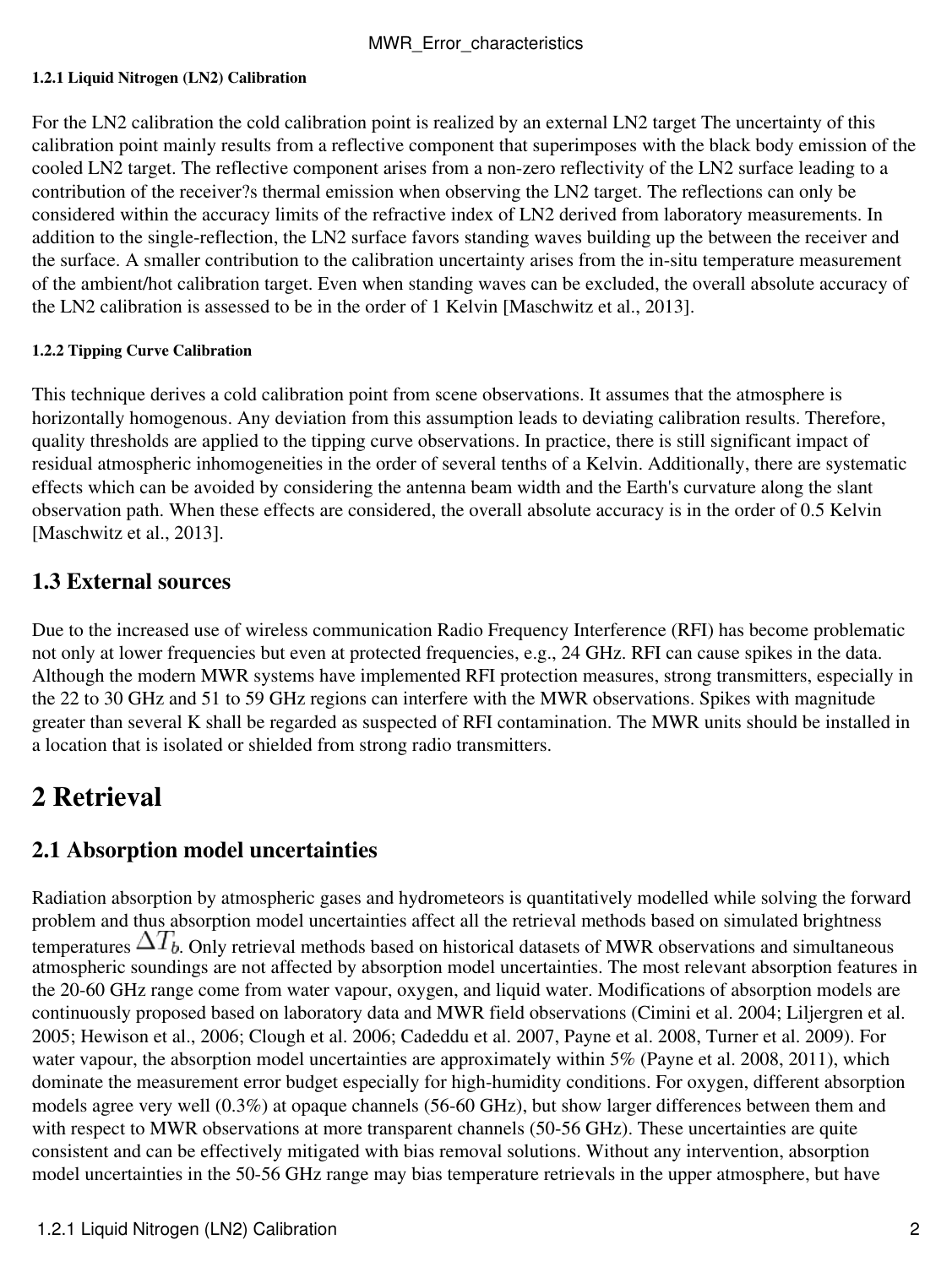#### MWR Error characteristics

negligible effect in the boundary layer. For liquid water, the major uncertainties are related to supercooled water, i.e. liquid water at sub-freezing temperatures, since absorption models at these temperatures is primarily based on extrapolations from higher temperature regions. Partly due to lack of laboratory measurements for liquid water at low temperatures, the mass absorption coefficients calculated by different models at 31.4 GHz deviate by about 5% at 0°C and up to 50% at ?30°C (Kneifel et al. 2010), but there have been some recent advances in this area (e.g., Cadeddu and Turner 2011). Nonetheless, liquid water path measurements at sub-freezing temperatures should be interpreted with care.

## **2.2 Information content and accuracy specification**

In order to derive atmospheric profiles of temperature and humidity from radiance observations, a retrieval model, which transforms the measured radiative quantities into thermodynamic information, is needed. In general, the retrieval problem is underdetermined, implying that no unique solution of the thermodynamic structure exists in correspondence to the measurements. Rather, a wide range of possible thermodynamic structures can result in the same measured radiative quantities, so that further assumptions and additional measurements are needed to narrow down the range of valid thermodynamic solutions. The vertical resolution of a typical microwave profiler in a stand-alone operation mode for temperature and humidity retrieval is very limited (e.g., Güldner and Spänkuch, 2001). Cadeddu et al. (2002) have applied a multi-resolution wavelet transform technique for studying the vertical resolution of temperature profiles from a multi-frequency microwave profiler and found rapidly degrading values of 125 m in 400 m height to about 500 m in 1.5 km height at zenith viewing direction.

An objective way to analyze the information content of MWR retrievals is to evaluate the number of degrees of freedom (DOF) for a set of retrieved profiles; i.e. the number of independent levels of temperature or humidity that can be determined. An important measure for such an evaluation is the averaging kernel matrix  $\bf{A}$  that states the sensitivity of the retrieved to the true state. In the case of Gaussian statistics,  $\widetilde{A}$  can be written as

$$
\mathbf{A}_\mathbf{=} \mathbf{S}_{op}(\mathbf{K}_{op}^T \mathbf{S}_e^{-1} \mathbf{K}_{op})
$$

The columns of  $\bf{A}$  are frequently used as a measure of vertical resolution (Rodgers 2000), whereas the trace of  $\bf{A}$ states the independent number of levels that can be retrieved from a given measurement.



### P.

**Figure 1**: Temperature averaging kernels for the mean temperature profile from Payerne data (1992?2009) as a function of height shown for different heights of perturbation (left). Cumulative Degrees of Freedom (DOF) for temperature with height (right). From Löhnert and Maier, 2012, AMT

As an example Fig. 1 shows the number of independent pieces of information contained in the TB for retrieving the temperature profile using the average (1992?2009) Payerne profile of temperature, humidity and pressure. The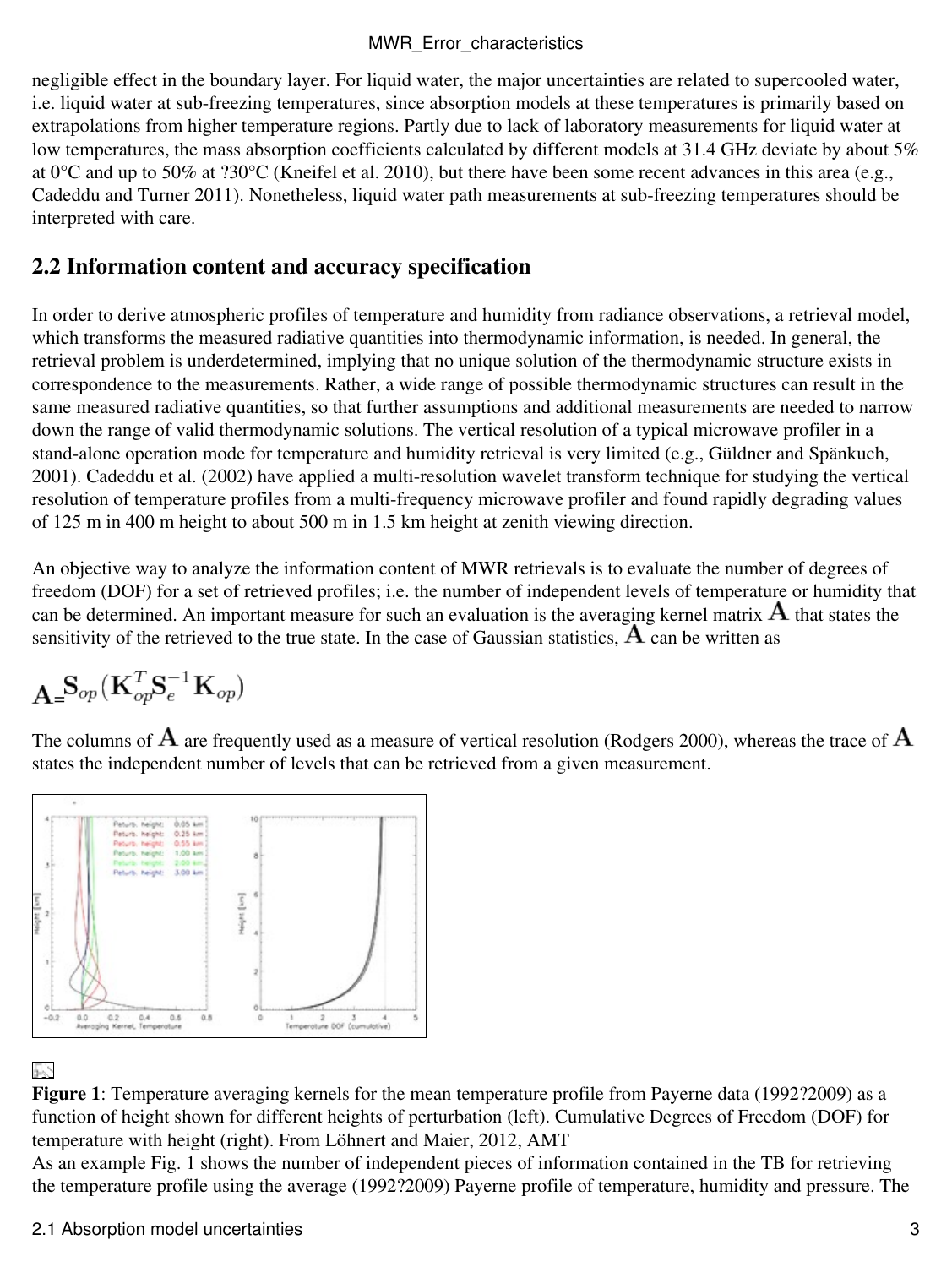#### MWR Error characteristics

calculated averaging kernels for 6 distinct heights are shown. A perfect vertical resolution would give rise to a delta function with a value of 1 at height  $\imath = \jmath$  and 0 at all other heights. The broadness of the averaging kernels gives information on the vertical resolution. The total DOF are 4 in case of the temperature retrieval. If the cumulative distribution of the DOF with height is regarded, one can conclude that about 85% (95 %) of the temperature information originates from the lowest 2 km (4 km). Further information on the accuracy of retrievals of [temperature](http://cfa.aquila.infn.it/wiki.eg-climet.org/index.php5/Final_Report#Temperature_profile), [humidity](http://cfa.aquila.infn.it/wiki.eg-climet.org/index.php5/Final_Report#Humidity_profile) and [cloud liquid water](http://cfa.aquila.infn.it/wiki.eg-climet.org/index.php5/Final_Report#Liquid_clouds) from MWR can be found in [section 3](http://cfa.aquila.infn.it/wiki.eg-climet.org/index.php5/Final_Report#Products) of the EG-CLIMET final report.

# **3 BIAS detection**

Next to the random errors, retrievals are also almost always subject to systematic error. Such errors can originate from instrumental effects as well as from the radiative transfer simulation. However, systematic errors may be reduced through assessing the systematic  $T_b$  offsets. During clear sky situations MWR measurements and radiative transfer calculations using collocated radiosonde data and/or model analyses can show significant differences. Principally perfect agreement is not expected because the MWR performs a point measurement in time and captures the whole atmospheric column within an instant, while the radiosonde is subject to wind drift and has an ascent time of 30 min before reaching the top of the troposphere. However, no significant systematic error is to be expected from this discrepancy.



# 53

**Figure 2**:  $T_b$  offset time series at 90° elevation for 6 HATPRO V-band channels: TB(measured by MWR)-TB(simulated from sonde). The thick vertical lines indicate the absolute calibration times with liquid nitrogen. From Löhnert and Maier, 2012, AMT

Examplarily, results of such comparisons are shown in Fig. 2, which makes clear that large systematic offsets of up to 5K and more are evident in the more transparent V-band channels.  $T_b$  offsets are also present in the off-zenith observing directions - here the necessity of considering the offset correction for the optically thinner frequency channels even down to low elevation angles is necessary.

The fact that some of the observed offsets seem to ?jump? after each LN2 calibration, hints towards a problem with the calibration. Typical error sources in the LN2 calibration procedure are water condensate forming on the aluminium plate reflector connecting the cold load and the radiometer or on the radiometer radome itself, as well as a non-homogenous covering of the absorber material of the cold load with LN2.  $T_b$  offsets after the first, second and fourth calibrations resemble each other, while the  $T_b$  offsets after the third and fifth calibration are also similar to each other. We here assume that the third and fifth calibrations were faulty in the sense that water condensate